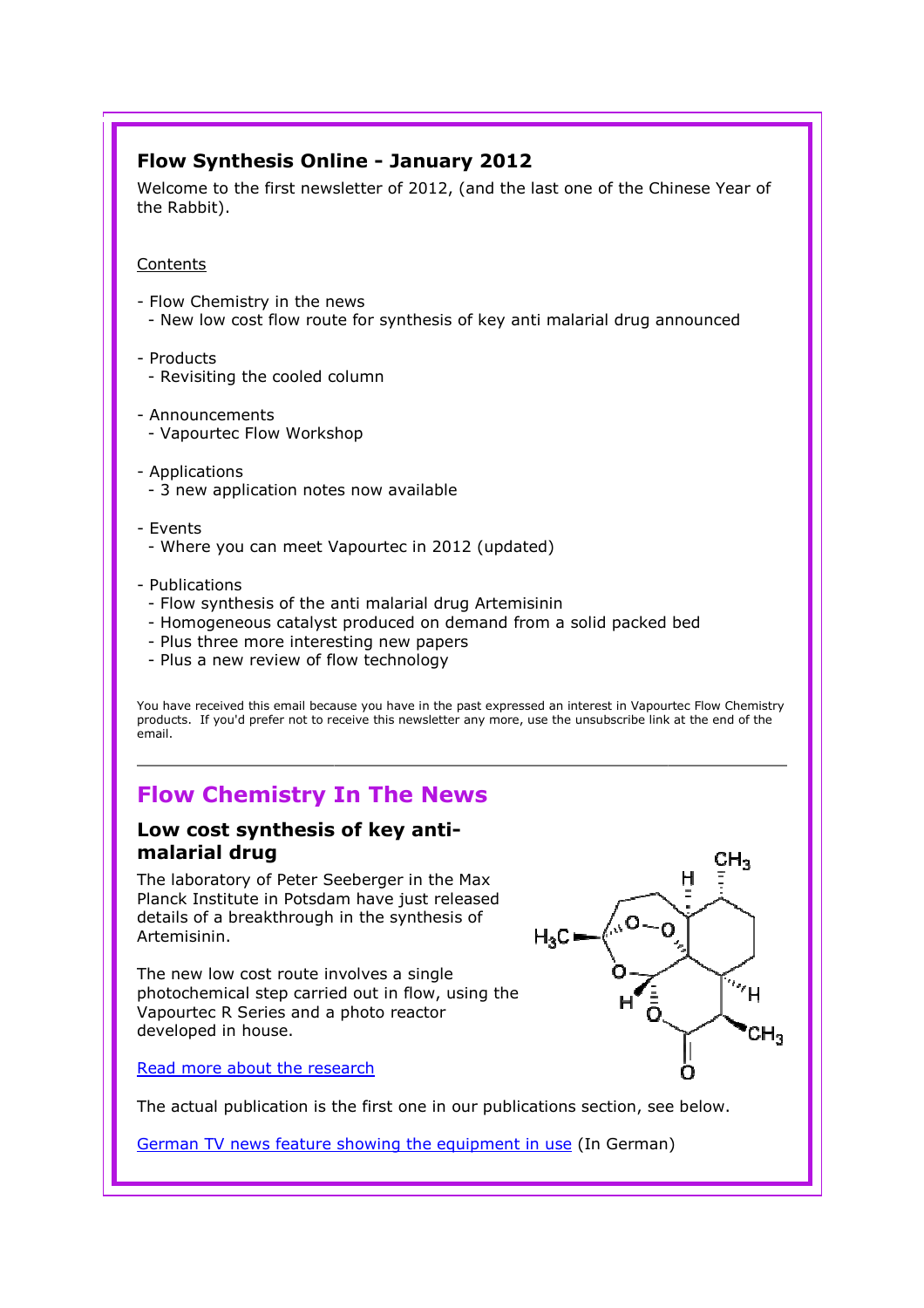# Product Announcements

## **Cooled Column**

Vapourtec first created their cooled column system in 2010. However, it's mentioned here now as a result of the publication featured below, Continuous proline catalysis via leaching of solid proline.

(This paper is free access)

The cooled column is especially useful for work like that mentioned in the paper as it features precise and even control of the column temperature while offering full



visibility of the column contents at all time (as shown by the photographs included in the paper)

More details

# Announcements

### The Vapourtec Flow Chemistry Workshop

In April 2012, Vapourtec will be holding a flow chemistry workshop immediately following the Flow Chemistry Congress conference in Boston. It's a chance to find out more about a range of flow related topics, see reaction demonstrations and get hands on experience of using flow chemistry equipment.

Spaces will be limited, so register your interest soon.

More details

# Applications

#### New Application notes

3 new application notes are now available on the Vapourtec website.

They cover

- Michael Addition of nitromethane to a cinnamate ester
- Reduction of N-Boc Protected amines using lithium

aluminium hydride.

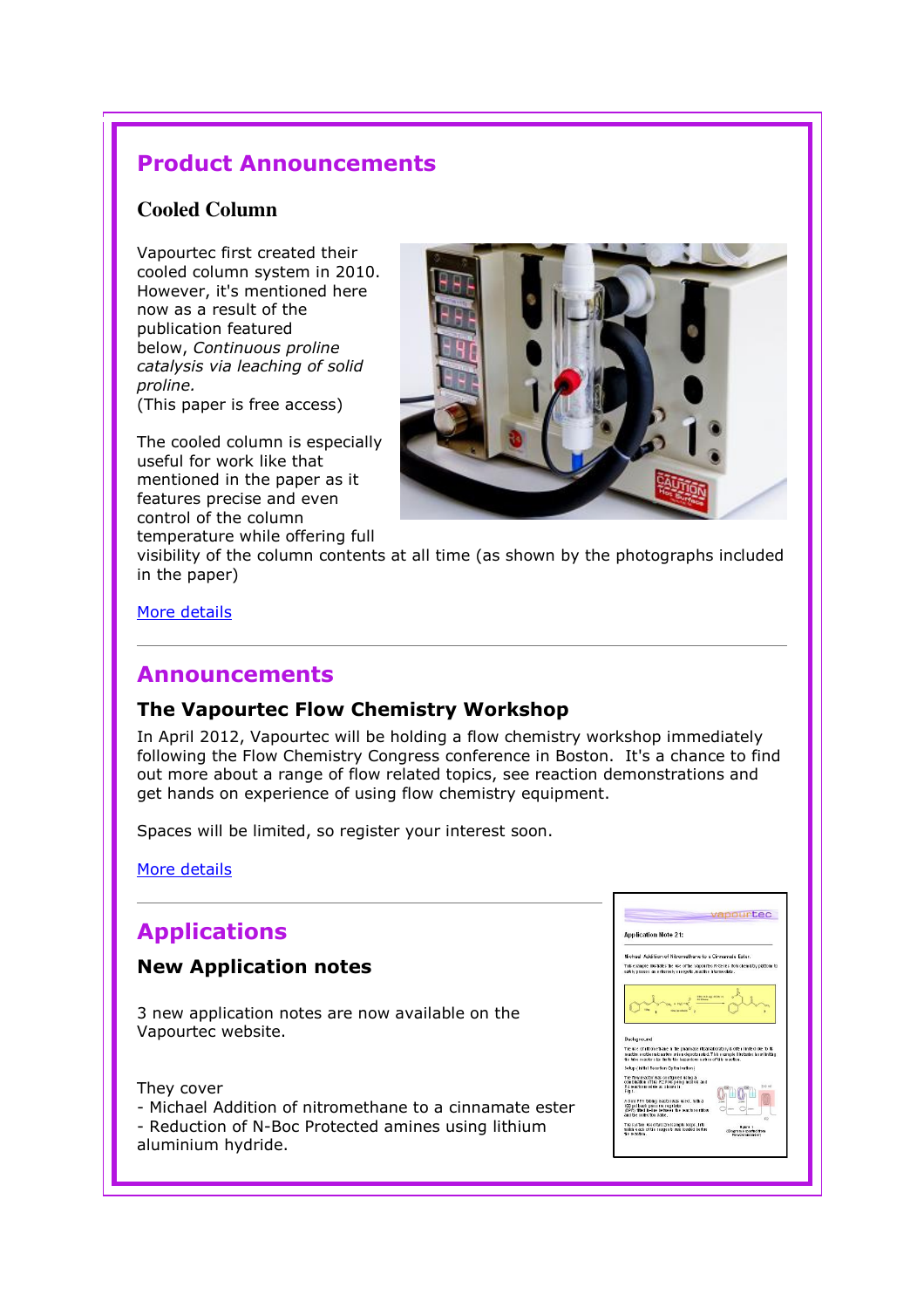- Optimisation and scale-up of an SNAr using a highly volatile reagent (which would require a pressurised bomb reactor if performed in batch)

Application note page

# Events - 2012

## Flow Chemistry Europe

13-14 March , 2012 Munich, Germany More details

#### RSC Continuous Flow Technology In Industry

19-21 March 2012 York, UK More details

#### Flow Chemistry Congress

23-24 April 2012 Boston, USA More details

#### Chemspec India

26 - 27 April, 2012 Mumbai, India More details

#### Flow Chemistry Asia

25-26 October, 2012 **Singapore** More details



#### Still reading someone else's copy of the newsletter ?

If you like reading the newsletter but tend to get it forwarded by a colleague, why not signup for your own copy ?

It will only take a minute, and your email address won't be used for anything else, ever. Each newsletter contains an "unsubscribe" link in case you should change your mind.

Click here to signup for your own copy

# **Publications**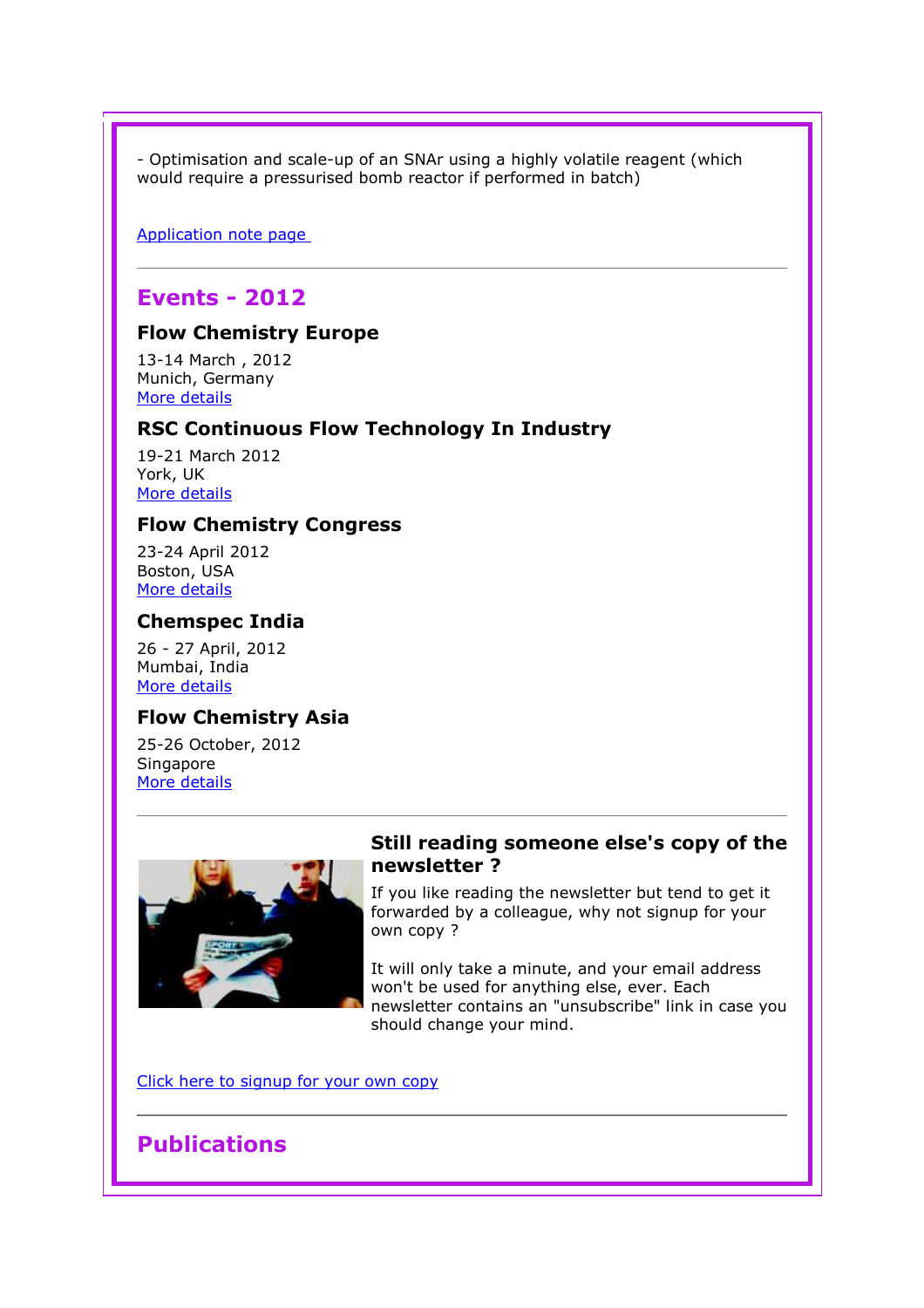# Continuous-Flow Synthesis of the Anti-Malaria Drug Artemisinin

François Lévesque<sup>1</sup> Peter H. Seeberger 1 2

<sup>1</sup>Department for Biomolecular Systems, Max-Planck Institute for Colloids and Interfaces, Potsdam, Germany ²Institute for Chemistry and Biochemistry, Freie Universität Berlin, Berlin, Germany



Dihydroartemisinic acid

Artemisinin

Malaria is a serious global health issue. Artemisinin combination treatments are the first-line drugs, but supplies are limited because artemisinin is obtained solely the first-line drugs, but supplies are limited because artemisinin is obtained s<br>by extraction from Artemisia annua. A continuous-flow process that converts dihydroartemisinic acid into artemisinin (see scheme) is shown to be an inexpensive and scalable process that can ensure a steady, affordable supply of artemisinin. dihydroartemisinic acid into artemisinin (s<br>inexpensive and scalable process that can<br>artemisinin.<br>Click here to go straight to the publication

# Continuous proline catalysis via leaching of solid proline

Suzanne M. Opalka<sup>1</sup> Ashley R. Longstreet² D. Tyler McQuade<sup>2</sup>

<sup>1</sup>Department of Chemistry and Chemical Biology, Cornell University, USA ²Department of Chemistry and Biochemistry, Florida State University, USA



Herein, we demonstrate that a homogeneous catalyst can be prepared continuously via reaction with a packed-bed of a catalyst precursor. Specifically, we perform continuous proline catalyzed a a-aminoxylations using a packed L-proline. The system relies on a multistep sequence in which an aldehyde and L-proline. The system relies on a multistep sequence in which an aldehyde a<br>thiourea additive are passed through a column of solid proline, presumably forming a soluble oxazolidinone intermediate. This transports a catalytic amount of proline from the packed-bed into the reactor coil for subsequent combination with thiourea additive are passed through a column of solid proline, presumably<br>forming a soluble oxazolidinone intermediate. This transports a catalytic amour<br>proline from the packed-bed into the reactor coil for subsequent co alcohol after reduction. To our knowledge, this is the first example in which a homogeneous catalyst is produced continuously using a packed packed-bed. We predict homogeneous catalyst is produced continuously using a packed-bed. We predict<br>that the method will not only be useful for other L-proline catalyzed reactions, but we also foresee that it could be used to produce other catalytic species in flow.

Click here to go straight to the publication (free access)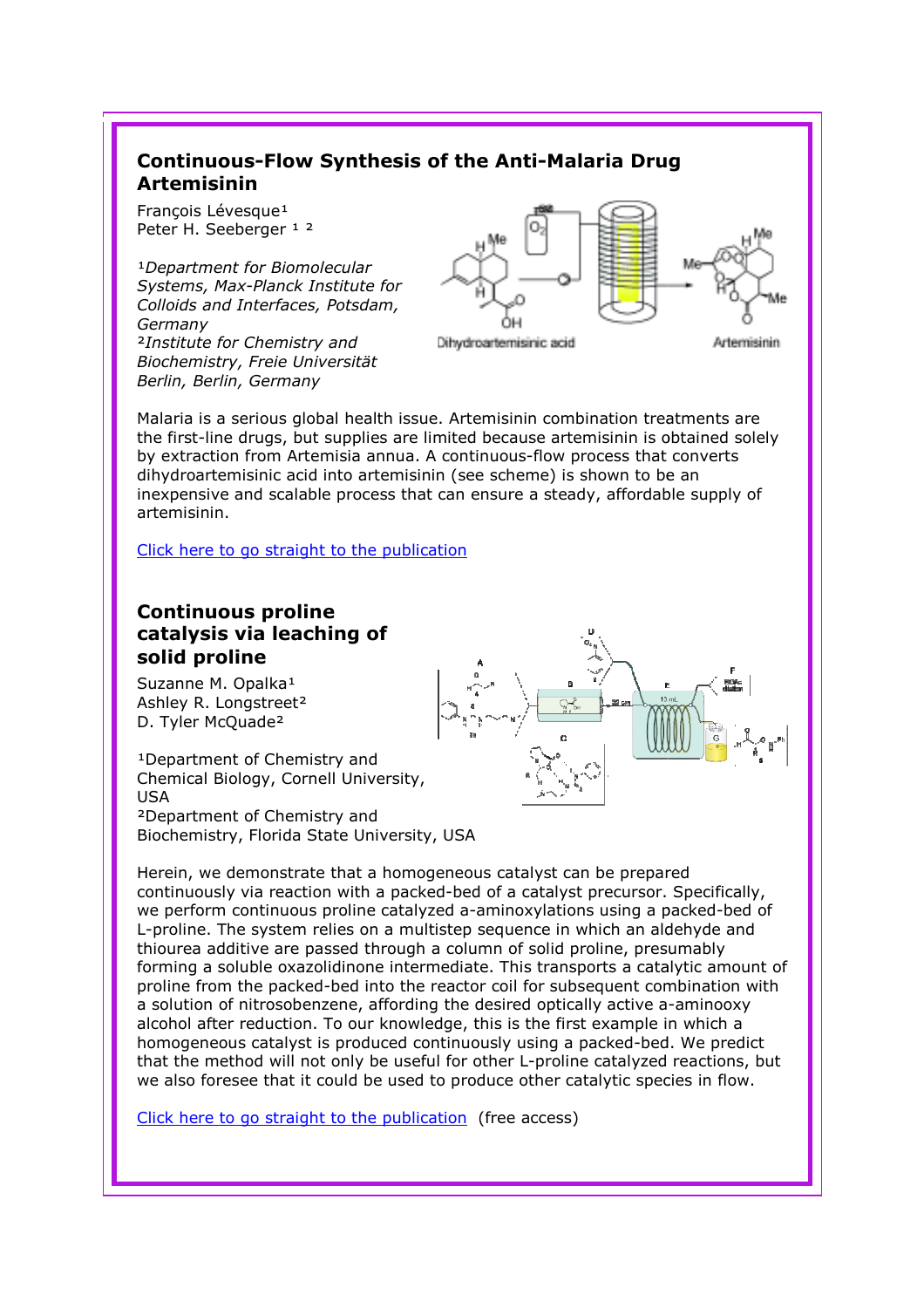# Application of Flow Chemistry to the Selective Reduction of Esters to Aldehydes

Juan de M. Muñoz<sup>1</sup> Jesús Alcázarv Antonio de la Hoz² Angel Díaz-Ortiz² 1Janssen, Toledo, Spain ²Facultad de Ciencias Químicas, Universidad de Castilla-La Mancha, Spain

The reduction of esters to aldehydes is an important transformation in organic chemistry and several reducing agents have been described. However, the use of this reaction in medicinal and natural product chemistry is limited due to the instability of the intermediates and the high reactivity of the reaction products. In the current article, the general and selective reduction of esters with diisobutyltert-butoxyaluminum hydride in flow is reported. This reagent allows esters to be reduced in the presence of different functional groups, including those considered to be of similar or higher reactivity.

Click here to go straight to the publication

## Synthesis of Annulated Pyridines by Intramolecular Inverse-Electron-Demand Hetero-Diels-Alder Reaction under Superheated Continuous Flow Conditions

Rainer E. Martin 1 Falk Morawitz<sup>1</sup> Christoph Kuratli <sup>1</sup> André M. Alker ² Alexander I. Alanine<sup>1</sup>

<sup>1</sup>Chemistry Technology and Innovation, F. Hoffmann-La Roche Ltd, Basel, Switzerland

²Biostructure Section, F. Hoffmann-La Roche Ltd,Basel, Switzerland

Pyrimidine alkynes can be transformed into the corresponding annulated pyridines efficiently in flow. The superheating of organic solvents far beyond their boiling point enables toxic and difficult to workup solvents such as nitrobenzene or chlorobenzene, which are usually employed for these reactions, to be replaced by less harmful ones like toluene. The relative rate of reactivity for a series of structurally close starting materials was investigated and a scalable flow process was developed, providing facile access to a series of novel annulated pyridine building blocks.

Click here to go straight to the publication

The application of a monolithic triphenylphosphine reagent for conducting Appel reactions in flow microreactors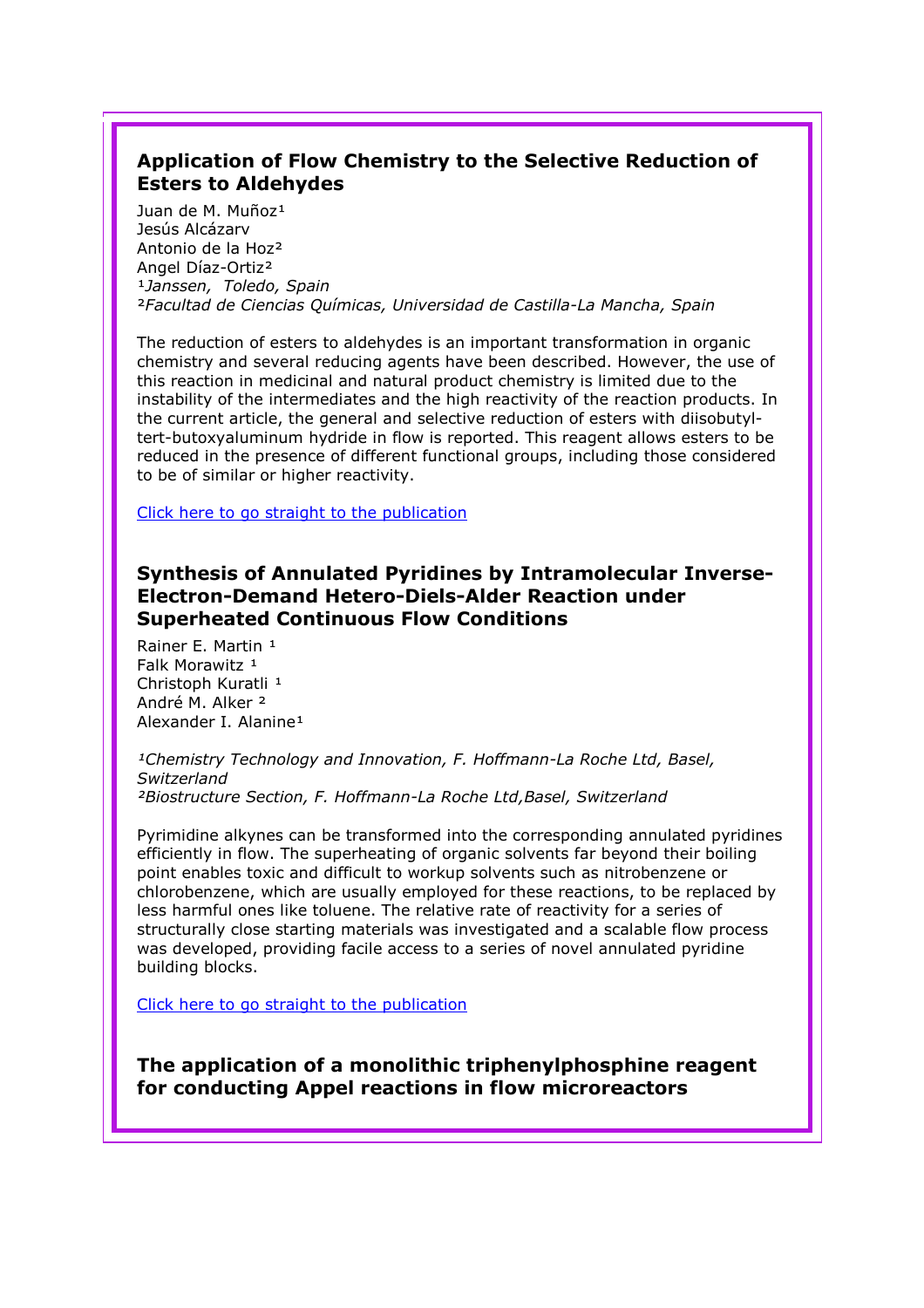

Herein we describe the application of a monolithic triphenylphosphine reagent to the Appel reaction in flow-chemistry processing, to generate various brominated products with high purity and in excellent yields, and with no requirement for further off-line purification.

Click here to go straight to the publication (free access)

## Reviews

## Flow Chemistry - A Key Enabling Technology for (Multistep) Organic Synthesis

Jens Wegner Sascha Ceylan Andreas Kirschning

Institut für Organische Chemie and Biomolekulares Wirkstoffzentrum (BMWZ), Leibniz Universität Hannover, Germany

Laboratory scaled flow-through processes have seen an explosive development over the past decade and have become an enabling technology for improving synthetic efficiency through automation and process optimization. Practically, flow devices are a crucial link between bench chemists and process engineers. The present review focuses on two unique aspects of modern flow chemistry where substantial advantages over the corresponding batch processes have become evident. Flow chemistry being one out of several enabling technologies can ideally be combined with other enabling technologies such as energy input. This may be achieved in form of heat to create supercritical conditions. Here, indirect methods such as microwave irradiation and inductive heating have seen widespread applications. Also radiation can efficiently be used to carry out photochemical reactions in a highly practical and scalable manner. A second unique aspect of flow chemistry compared to batch chemistry is associated with the option to carry out multistep synthesis by designing a flow set-up composed of several flow reactors. Besides their role as chemical reactors these can act as elements for purification or solvent switch.

Click here to go straight to the publication

Technical articles are in PDF form. Publications may require a subscription to access.